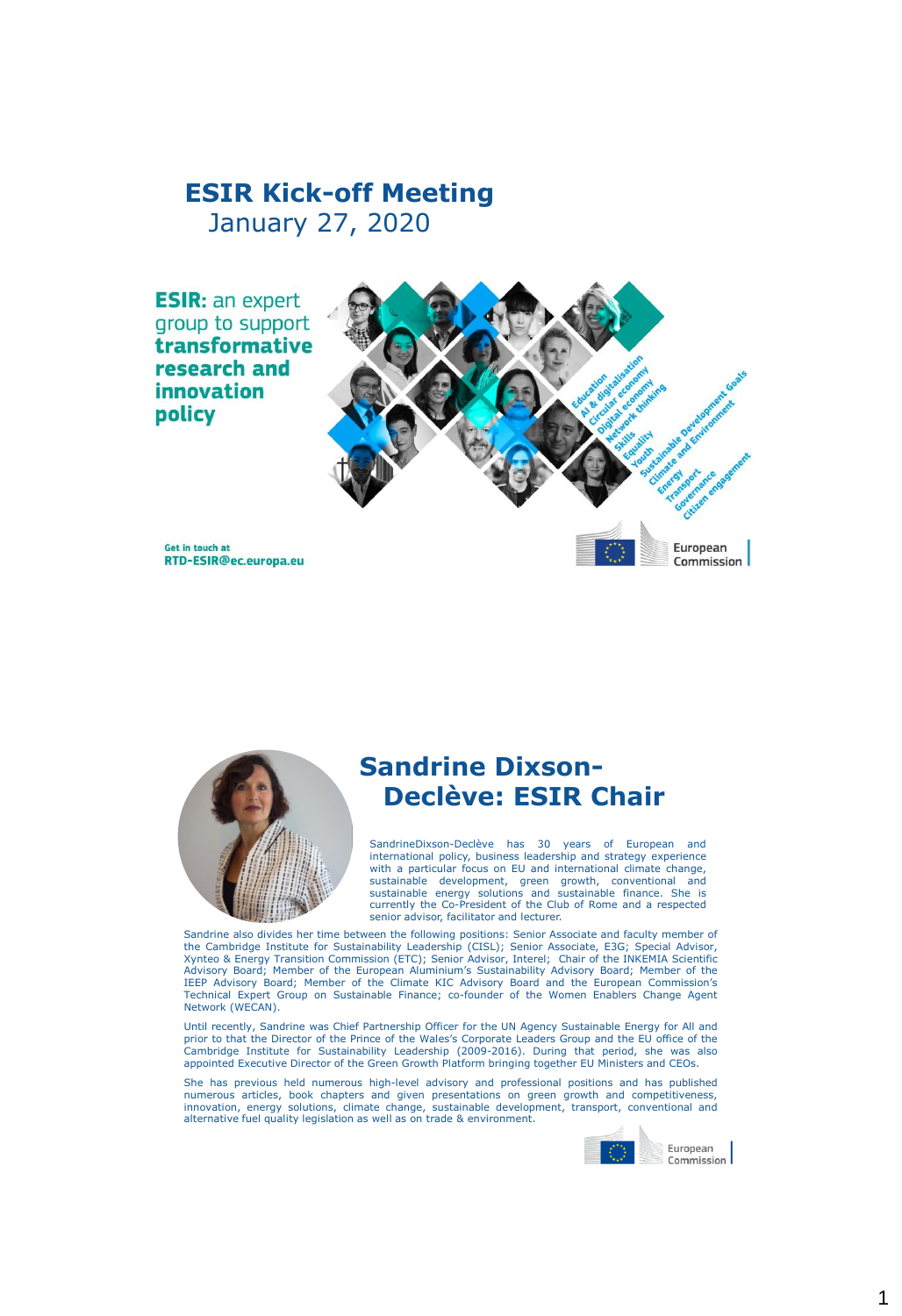

# **Pierre-Alexandre Balland**

Pierre-Alexandre Balland is a Professor of Economic Geography at Utrecht University, and research fellow at the Center for Complex Systems Studies. He has previously held positions at MIT, UCLA, and Lund University.

Pierre-Alexandre is fascinated by how geography shapes and structures human societies. His research focuses on economic geography, innovation studies, science and innovation policies, complex systems, sustainable cities, and structural and dynamic network analysis. On a more applied side, he works with policymakers and companies to solve real-world problems using network analysis and complex systems thinking.





#### **Francesca Bria**

Bria is the Chair of the Italian National Innovation Fund. She is Honorary Professor in the Institute for Innovation and Public Purpose at UCL in London, and a Senior Adviser to the United Nation (UN-Habitat) on digital cities and digital rights.

She is leading the DECODE project on data sovereignty in Europe, and is an adviser to the European Commission on Innovation Policy and Next-Generation Internet. She is the former Chief Digital Technology and Innovation Officer for the City of Barcelona in Spain.

Francesca has a PhD in Innovation and Entrepreneurship from Imperial College, London and MSc on Digital Economy from University of London, Birbeck. As Senior Programme Lead at Nesta, the UK Innovation Agency, she has led the EU D-CENT project, the biggest European project on digital democracy platforms and digital currencies. She also led the DSI4EU project, advising the EU on digital social innovation policies and purpose-driven innovation. She has been teaching in several universities in the UK and Italy and she has advised Governments, public and private organizations on technology and innovation policy, and its socio-economic and environmental impact.

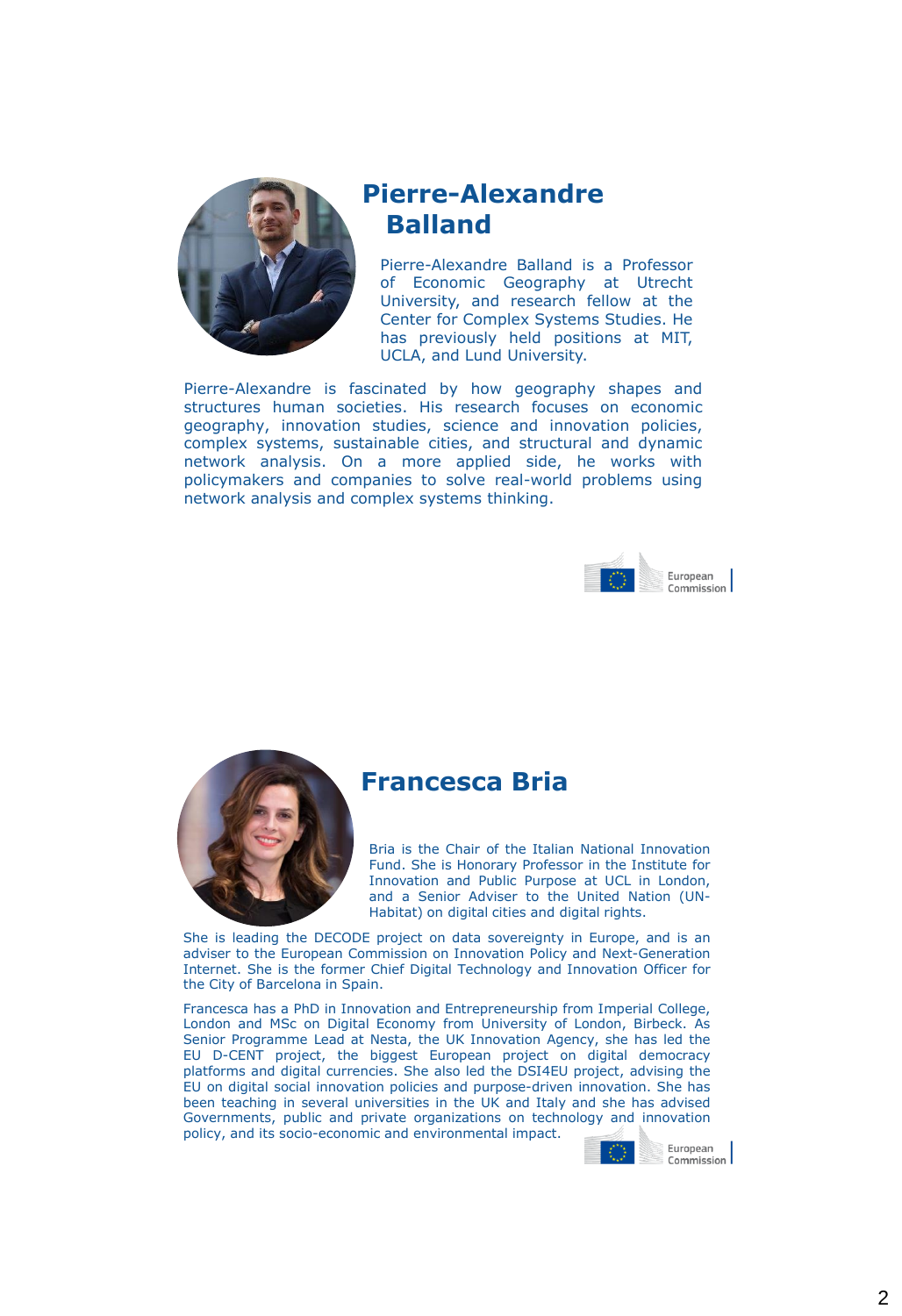

# **Céline Charveriat**

A gifted researcher and passionate advocate, Céline Charveriat has over 15 years' worth of experience in influencing debates, policies, and practices in the field of sustainable development and climate change. She is the Executive Director at IEEP since 2016.

Céline Charveriat began her career in Washington DC as a researcher at the Peterson Institute and the Inter-American Development Bank.

She worked for over 10 years with Oxfam International. She first represented the agency at the WTO and managed its Make Trade Fair campaign, including its landmark advocacy on agricultural export subsidies and domestic support. In 2011, she became Oxfam's Director of Advocacy and Campaigns, based in Brussels, where focusing her high-level representation duties on the issue of European climate change policy and COP21. Céline Charveriat was recently named by Euractiv as the 30th most influential person on EU's Energy Union policy.

Under her leadership, Oxfam expanded its worldwide influencing network, most recently with the opening of a China-Africa platform in Addis Ababa, and it became the third most influential NGO in the area of climate change according to a 2015 poll of sustainability analysts (Globescan).

Until the end of 2019, Céline Charveriat was also the Chair of the Board of the Climate Action Network in Europe.





### **Kirsten Dunlop**

Kirsten's career spans academia, consulting, banking, insurance, strategy, design, innovation and leadership, across three continents. She joined Climate-KIC in February 2017 from an<br>Australian financial services conglomerate. financial services conglomerate, Suncorp.

She is committed to shaping and placing innovation to catalyse profound systemic change. Her vision for Climate-KIC is to co-create a multi-sided marketplace for transformation and the generation of innovation options to achieve a zero-carbon economy and a climate resilient society.

In her role at Suncorp, Kirsten founded and led a bespoke division focused on managing and responding to strategic risk through innovation, transforming core business and industry models from within. Prior to roles in Second Road, KPMG and Suncorp in Australia, Kirsten led the Generali Group Innovation Academy for Assicurazioni Generali in Italy, pioneering proprietary thinking in the areas of Strategic Risk management, strategic innovation, strategic leadership development and cultural change.

Kirsten holds a Ph.D. in cultural history.

![](_page_2_Picture_14.jpeg)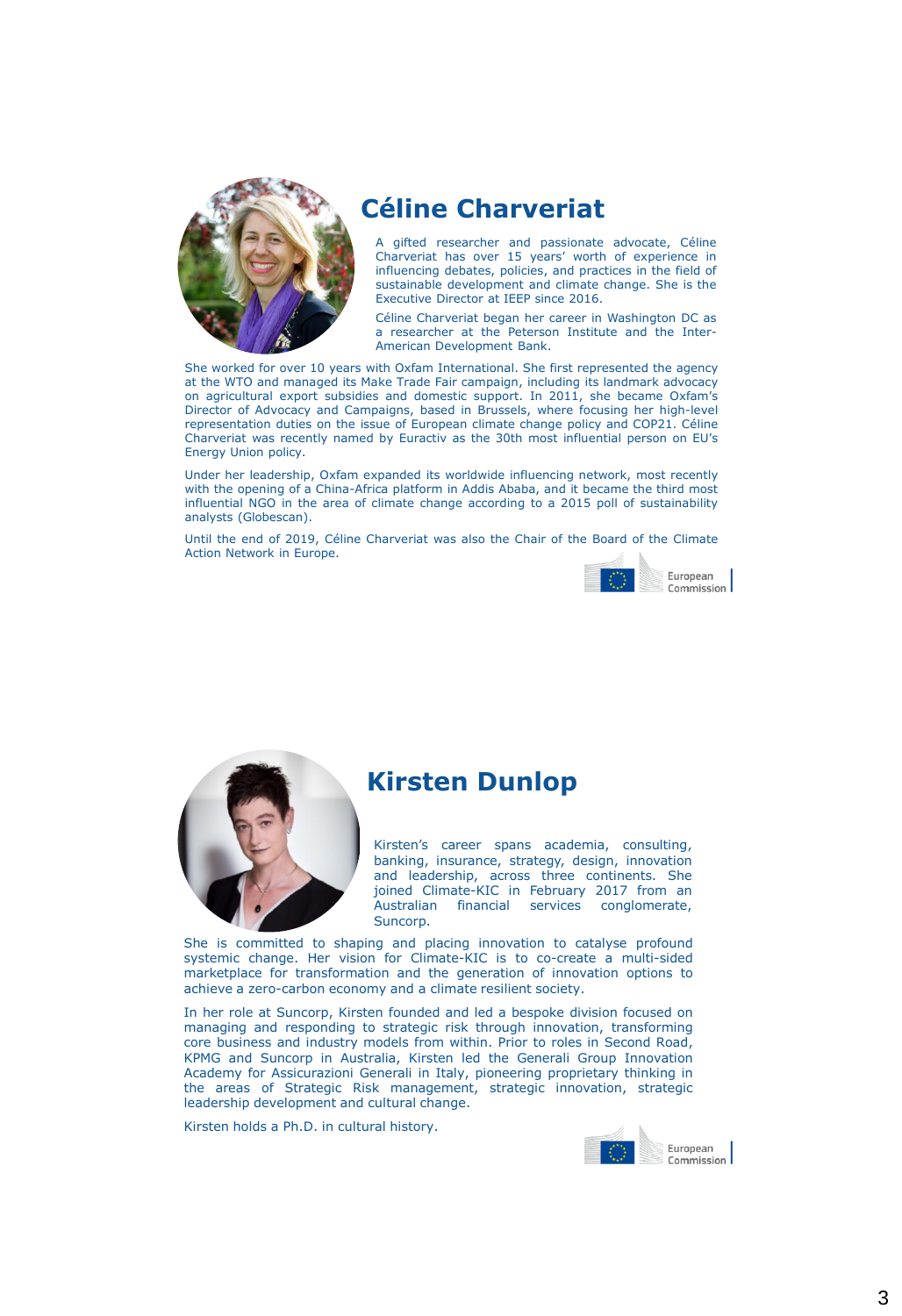![](_page_3_Picture_0.jpeg)

# **César Hidalgo**

César A. Hidalgo is a Chilean-Spanish-American physicist, author, and entrepreneur. He holds a Chair at the Artificial and Natural Intelligence Toulouse Institute (ANITI), and is also an Honorary Professor at the University of Manchester and a Visiting Professor at Harvard's School of Engineering and Applied Sciences.

Between 2010 and 2019, Hidalgo led MIT's Collective Learning group, where he was an Associate Professor. Hidalgo is a founder and CEO of Datawheel, a company specialized in the creation of data distribution platforms.

Hidalgo is known for creating the field of Economic Complexity, which uses finegrained data and network methods to explain and predict patterns of economic development. Hidalgo is also known for creating multiple data distribution systems and for advancing ideas on the use of Artificial Intelligence in democracy.

Hidalgo's work has been honored with the 2018 Lagrange Prize, three Webby Awards, one Information is Beautiful Award, and the Bicentennial Medal of Science of the Chilean Congress. Hidalgo's is the author of Why Information Grows and a lead author of The Atlas of Economic Complexity.

![](_page_3_Picture_6.jpeg)

![](_page_3_Picture_7.jpeg)

#### **Ailin Huang**

Ailin currently leads the portfolio of energy efficiency projects between the International Energy Agency and China, and has in the past engaged closely with the Chinese and German G20 Presidencies on the negotiation of global energy policy priorities.

Deeply passionate about the circular economy, Ailin previously worked at environmental consulting firm EPEA (the 'cradle' of cradle to cradle), and served as rapporteur to the Horizon 2020 Advisory Group for 'Climate Action, Environment, Resource Efficiency and Raw Materials'. She is living out her passion for circular economy and design as a member of the Advisory Board of early stage start-up UNOWN fashion, a leasing platform for sustainable fashion.

She holds BSc and MSc degrees in Environmental Policy and Economics from the London School of Economics and the University of Oxford.

![](_page_3_Picture_12.jpeg)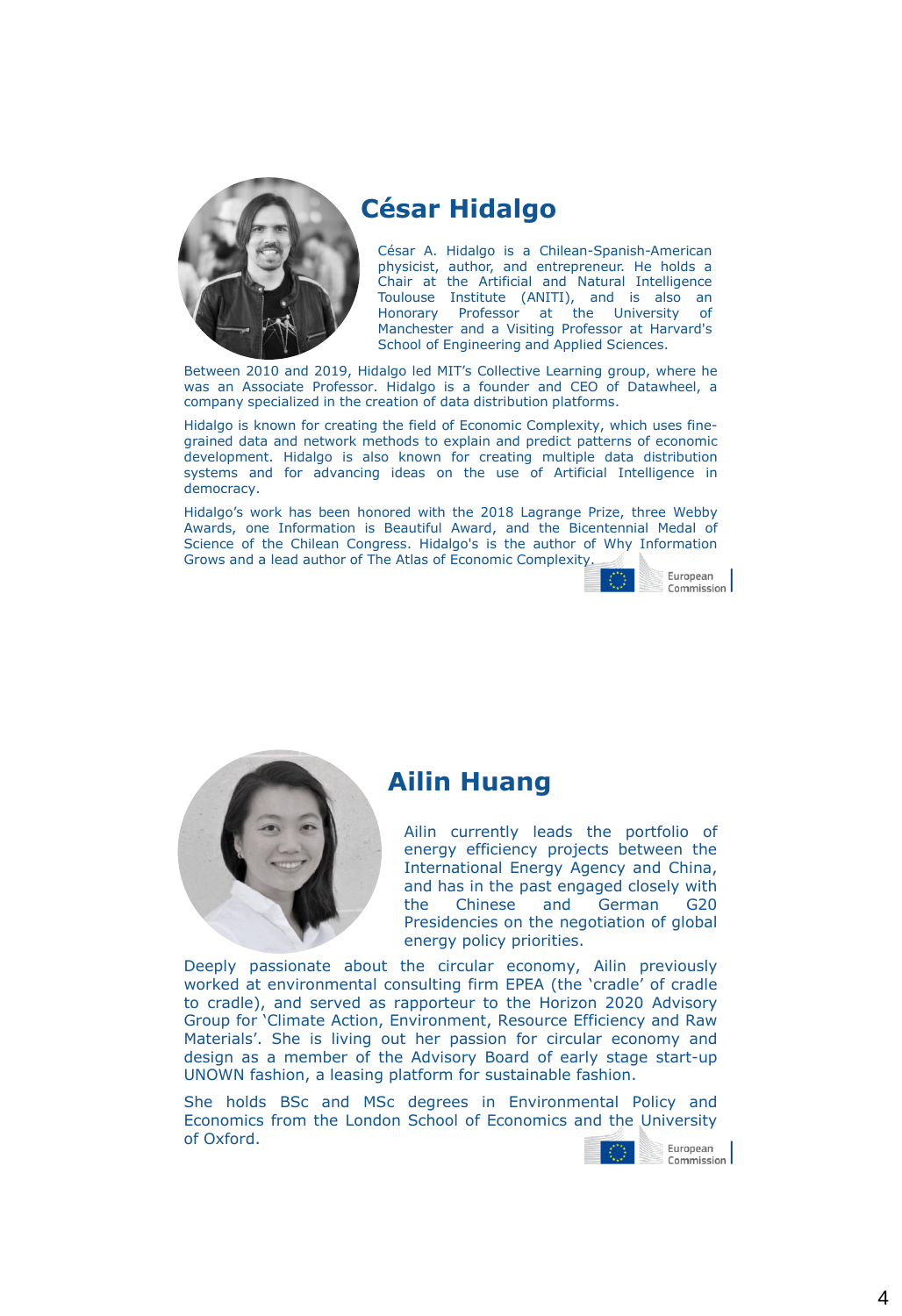![](_page_4_Picture_0.jpeg)

### **Francisca Martins**

Martins is currently working on her medical degree at the Abel Salazar Institute of Biomedical Sciences. While in high school, she and two of her colleagues developed, over the course of three years, an award-winning research project in Microbiology entitled ShealS - Sea Heals Soil.

Since then, she has participated in numerous high-level meetings and conferences, such as the European Commission's "Live Chat with Commissioner Moedas on the occasion of International Day of Women and Girls in Science", highlighting the importance of women and girls in European Research and Innovation, and the European Commission's 2019 Research and Innovation Days talking about how young researchers and policy makers can work together to fight climate change, in a session called "Young, Innovative, Together - for the Climate".

She was also involved in establishing the basis for an Alumni Program under the EU Contest for Young Scientists, which would fulfil the points contemplated in the Bratislava Declaration, as well as create a network that would make cooperation between contestants, alumni, and accomplished researchers not only possible, but the norm. European Commission

![](_page_4_Picture_5.jpeg)

### **Montserrat Mir Roca**

Montserrat Mir Roca has been a Special Advisor at the Just Transition Centre of the International Trade Union Confederation (ITUC) and ETUC since July 2019. She was elected as ETUC Confederal Secretary in Paris in 2015, having served as elected International and Cooperation Confederal Secretary of the Spanish trade union CCOO since 2013.

In the ETUC, her areas of work included sustainable development, climate change and energy policy, as well as gender equality and corporate social responsibility. Intergenerational Solidarity and social protection, building the European Pillar of Social Rights workers vision and ETUC position, she was also responsible of the follow-up of the EU Work Life Balance legislative process.

Montserrat started work as an employee with the Spanish postal service Correos in 1983. She was elected as General Secretary of the CCOO postal section in Girona in 1996. From 2000 onwards, as International Secretary of CCOO's postal sector, she was active in the sector's European Dialogue Committee as CSR vice-President and spokesperson. She was also a founding member of the European Social Observatory in the postal sector.

She became a member of the CCOO Confederation national executive in 2008, and member of the national Council from 2008. Member of the ETUC Executive Committee from 2013 since 2019. She has been the Spanish workers representative at the ILO Conference. As a deputy member of the ITUC General Council she took part in trade union delegations to the IMF and the World Bank. She also participated at the L20 /G20 meetings and TUAC/ OECD forums and meetings.

![](_page_4_Picture_11.jpeg)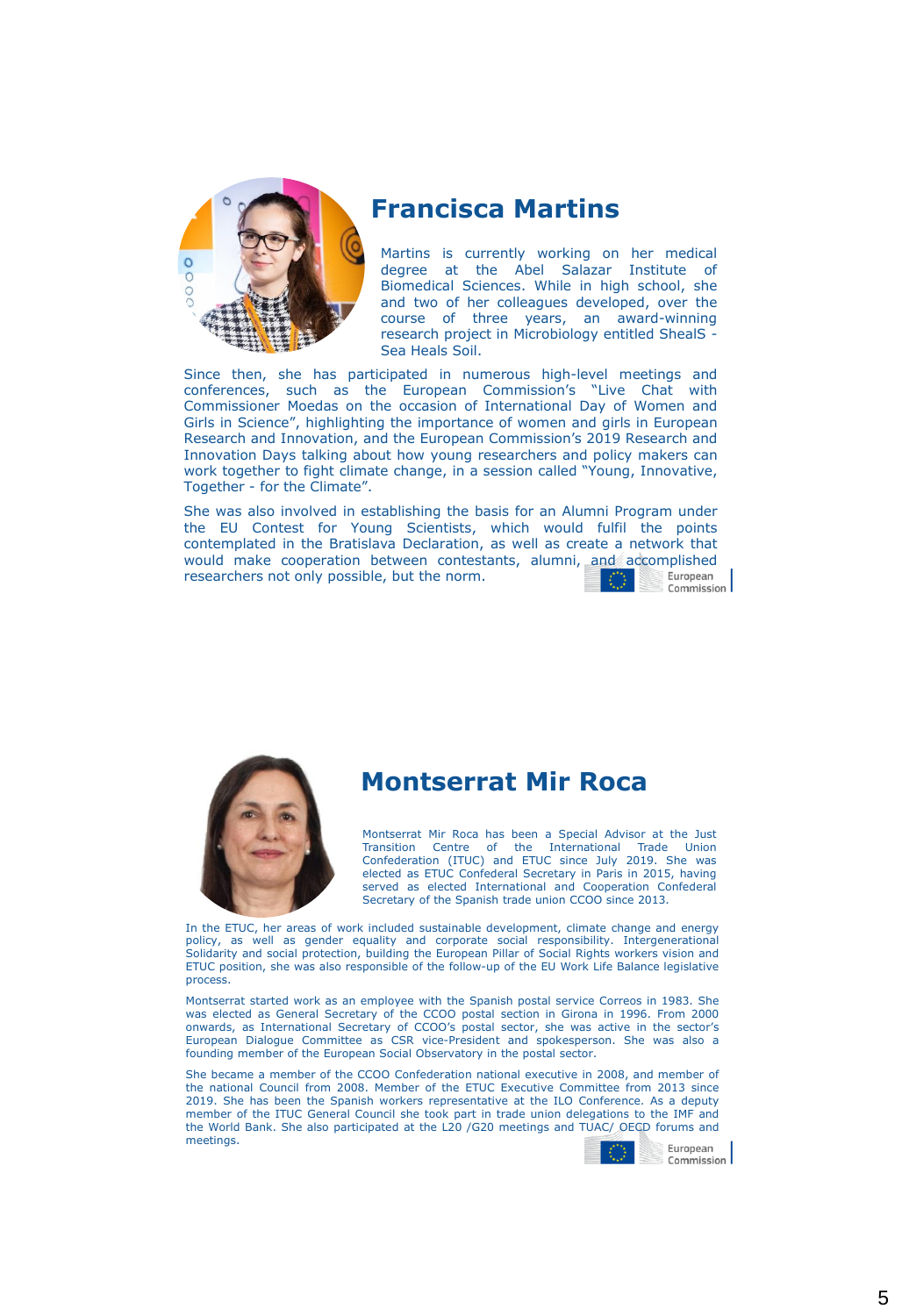![](_page_5_Picture_0.jpeg)

#### **Andrea Renda**

Andrea Renda is Professor of Digital Innovation at the College of Europe in Bruges (Belgium). He is a Senior Research Fellow and Head of the CEPS Unit on Global Governance, Regulation, Innovation and the Digital Economy (GRID). He is a non-resident Senior Fellow at Duke University's Kenan Institute for Ethics. For 2018/2020, he is also a Research Fellow of the Columbia Institute for Tele-Information (CITI) at Columbia University, New York.

In August 2019, he was named Fellow of the World Academy of Art and Science. His current research interests include regulation and policy evaluation, regulatory governance, innovation and competition policies, and the ethical and policy challenges of emerging digital technologies, in particular Artificial Intelligence. A very prolific author and keynote speaker, Andrea provides regular advice to several institutions, including the European Commission, the European Parliament, the OECD, the World Bank, the Inter-American Development Bank, and many more. He was the main author of key studies on better regulation for the European Commission, the OECD and the World Bank. He sits in the Board of the journals Telecommunications Policy (Elsevier), and European Journal of Risk Regulation (Cambridge). He is currently a member of the EU High Level Expert Group on Artificial Intelligence.

![](_page_5_Picture_4.jpeg)

![](_page_5_Picture_5.jpeg)

### **Daria Tataj**

Dr. Daria Tataj, Founder & CEO of Tataj Innovation, is an expert on high-performance innovation ecosystems. Following her post-doc at the University of Michigan, Daria returned to her home, Poland, and founded the company to commercialise her research.

In collaboration with Prof. Manuel Castells, Dr. Tataj has been developing a new transformational approach to strategic networking for innovation. She built the Network IQ Competence Index and empowers entrepreneurs through Network Thinking strategic solutions.

Dr. Tataj is an experienced policy innovator. She was the Chair of RISE High-Level group of advisors to Carlos Moedas, EU Commissioner for Research, Science & Innovation (2015-2019). She served as an Executive Member of the EIT Governing Board (2008- 2014). Her advocacy for entrepreneurship and the competitive funding model of the EIT and the KICs impacted over 1000 organizations across Europe.

A global influencer, Daria served on the Global Agenda Council of the World Economic Forum, was recognized as the Digital Leader in 2017 and is a member of Los100deCOTEC in Spain. She currently serves on the Advisory Boards of Attract Consortium, Re-Imagine Europa, and Digital Future Society of Mobile World Capital Barcelona. An advocate for women empowerment, Daria received the title 'Social Innovator 2014' in Poland. European

Commission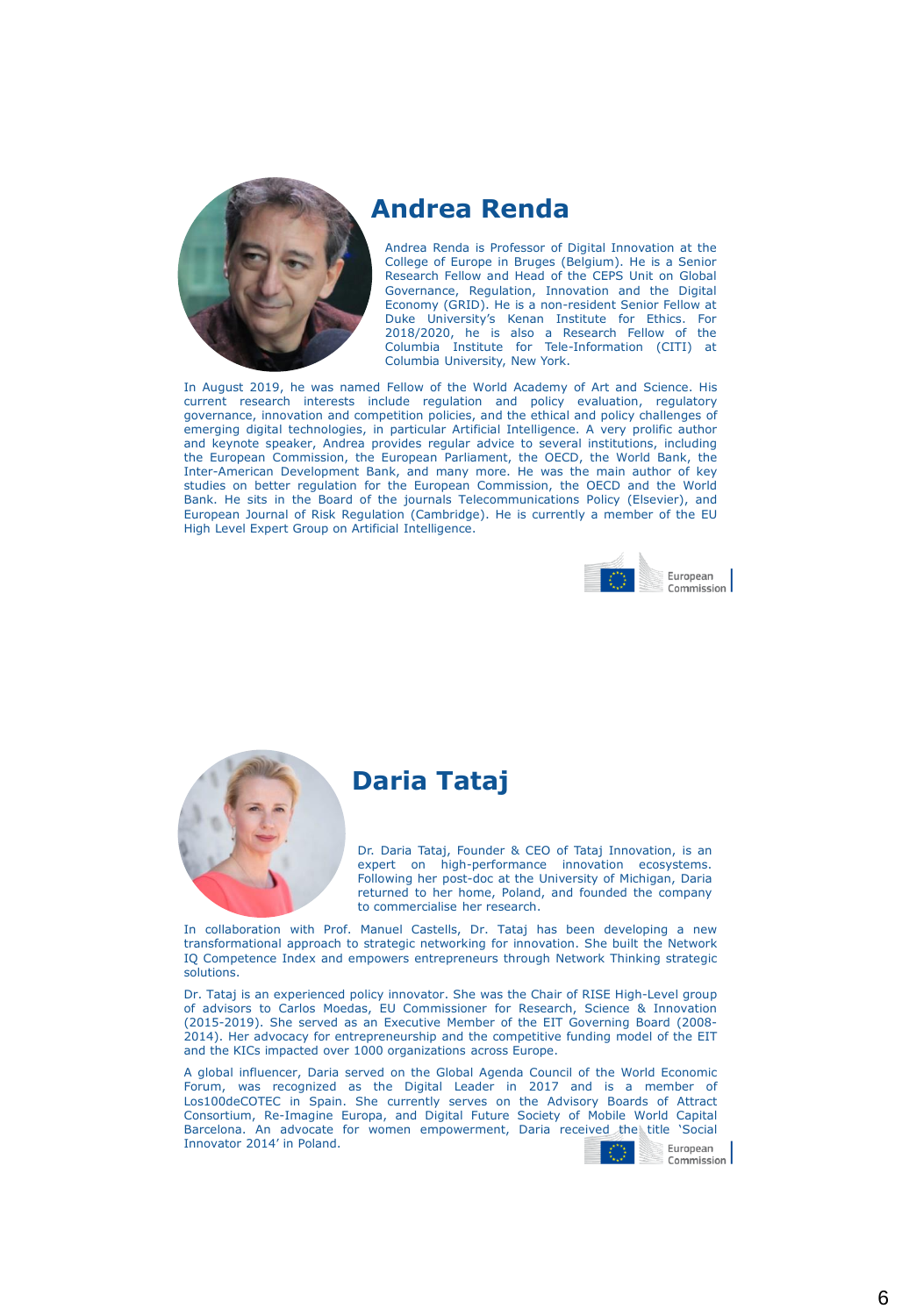# **Excused ESIR Members**

![](_page_6_Picture_1.jpeg)

![](_page_6_Picture_2.jpeg)

Darja Isaksson

![](_page_6_Picture_4.jpeg)

**Sylvia** Schwaag Serger

![](_page_6_Picture_6.jpeg)

European European<br>Commission

# **ESIR Support Team**

RTD.A1: Chief Economist, R&I Strategy and Foresight

**Román Arjona**, Head of Unit **Jessica Larsson**, Deputy Head of Unit **Marta Truco Calbet Heiko Prange-Gstöhl Katarzyna Szkuta Kathrin Kapfinger**

![](_page_6_Picture_11.jpeg)